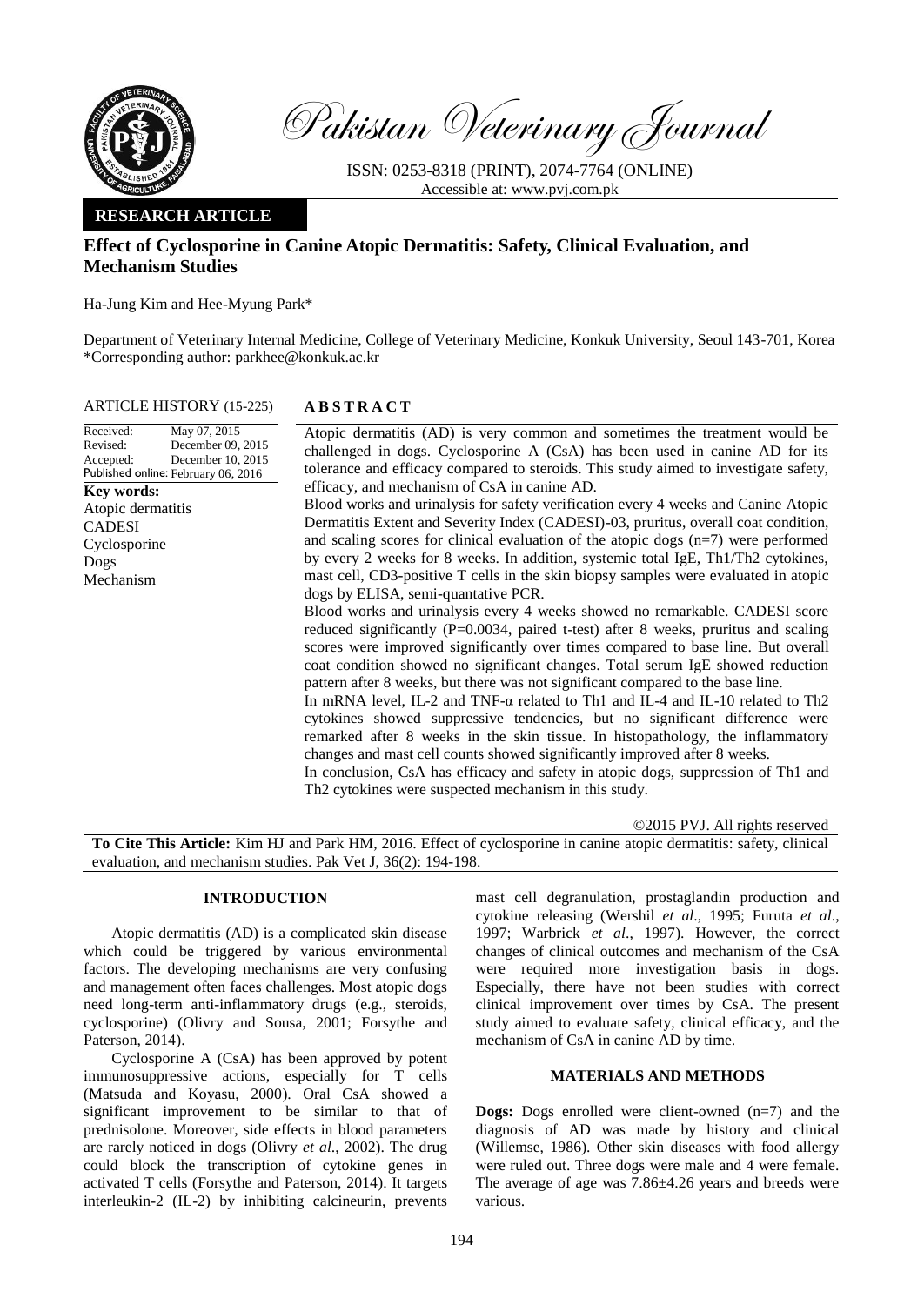Dogs were given only microemulsified CsA (NEORAL capsule 25mg, Novartis Pharma, Basel, Switzerland) at the dosage of 5 mg  $kg^{-1}$  once a day orally.

**Assessment of clinical signs:** Canine Atopic Dermatitis Extent and Severity Index was evaluated (CADESI)-03 every 2 weeks (Olivry *et al*., 2007). Pruritus score was also assessed every 2 weeks by the owners (Table 1). Overall coat condition and scaling were evaluated by investigator. Overall coat condition was also scored (Table 2). Scaling was scored from 0 to 4, corresponding to almost normal (0-1), mild, moderate, severe, respectively.

**Assessment of safety:** A complete blood count, serum chemistry panel and urinalysis were repeated at 0, 4, and 8 weeks after treatment. Any adverse events were monitored by owner interview at each visit.

**Serum total immunoglobulin E concentration in atopic dogs:** Serum total IgE concentrations were measured at week 0 and 8 weeks by using a total dog IgE test kit (Immunology Consultants Laboratory). Measurement was instructed by supplied protocol.

**Semi-quantitative Reverse transcription polymerase chain reaction (RT-PCR):** Skin samples of the dogs (n= 5) taken and RNA was extracted using a commercial kit (easy-BLUE™ Total RNA Extraction kit, iNtRON Biotechnology Inc., Seongnam, Korea) according to manufacturer's instruction. Primer sets for PCR are described in the Table 3. β-actin was used as the housekeeping gene.

**Toluidine blue staining for mast cell counting:** The processed sections were stained with toluidine blue working solution (toluidine blue O, Sigma, 1% sodium chloride) according to company's instruction.

Mast cell counts were conducted by modified method of the previous study (Auxilia and Hill, 2000). The counts were performed by another three investigators.

**Withdrawal:** Criteria for withdrawal from the study is listed: lack of compliance, adverse events, owner desire to withdraw, development of concurrent disease, loss of dog to follow-up.

**Statistical analyses:** To assess the changes in mean CADESI, pruritus, overall coat condition, and scaling score throughout the study, repeated measures ANOVA (Wilks' Lambda, RM ANOVA) was used. To compare the clinical scores between base line and each week, paired t-tests were used. The percentage of changes from base line in mean CADESI, pruritus, overall coat condition, and scaling score at each visit were compared using ANOVA. Quantities of the cytokines in skin biopsy sample were compared by paired t-test. Differences of sum of mast cell counts between base line and 8 week were analyzed by paired t-test. The statistical significance was considered at P<0.05.

### **RESULTS**

**Safety profile:** In blood works and urinalysis, there were no significant changes in all dogs (data not shown).

| <b>Table 1:</b> Scoring system for the owners' assessment of pruritus |                                                                         |  |  |  |  |
|-----------------------------------------------------------------------|-------------------------------------------------------------------------|--|--|--|--|
| Score                                                                 | Definition                                                              |  |  |  |  |
| $0 - 1$                                                               | Dog not pruritic at all, or scratches occasionally like a<br>normal dog |  |  |  |  |
| 2                                                                     | Dog scratches/bites occasionally, and is generally<br>comfortable       |  |  |  |  |
|                                                                       |                                                                         |  |  |  |  |

- 3 Dog scratches and bites frequently, but not excessively
- 4 Dog scratches and bites frequently, often seems uncomfortable
- 5 Dog scratches and bites almost constantly, is a lot of discomfort

Modified from Nagale *et al.* (2001).

**Table 2:** Scoring system for overall coat condition

| Score             | Definition                                 |  |  |  |
|-------------------|--------------------------------------------|--|--|--|
| 0                 | Normal coat                                |  |  |  |
|                   | Mildly dull but likely normal coat         |  |  |  |
| າ                 | Dull coat with mild alopecia               |  |  |  |
| 3                 | Hair loss over <10% of body surface area   |  |  |  |
|                   | Hair loss over 10-25% of body surface area |  |  |  |
|                   | Hair loss over >25% of body surface area   |  |  |  |
| $M = \frac{1}{2}$ |                                            |  |  |  |

Modified from Nagale *et al*. (2001).

**Table 3:** Cytokine primers and optimum conditions for RT-PCR

|                      |                  | Forward                           |                   | Reverse              |
|----------------------|------------------|-----------------------------------|-------------------|----------------------|
| $II - 2$             | $K9II 2-I$       | caactcctgccacaatgtac K9IL2-2      |                   | ctgtaatggttgctgtctcg |
|                      | K9IL2-3          | cttgcatcgcactgacgc                | K9IL2-4           | tccttggtgtctgtcaagtg |
| IL-4                 | <b>K9IL4-1</b>   | tgagectetectagtaaac               | <b>K9IL4-2</b>    | ccatgctgctgaggttcc   |
|                      | <b>K9IL4-1</b>   | gggtctcacctcccaac                 | K9IL4-4           | cctgtagagtcctctgag   |
| $IL-IO$              | K9IL10-1         | atactgctgaccgggtc                 | K9IL10-2          | tcggctctcctacatctc   |
|                      | K9IL10-3         | ttggaggaggtgatgccc                | K9IL10-4          | agagttgccatcctgggtg  |
|                      |                  | TNF-a K9TNFa-1 cctcttgcccagacagtc | K9TNFa-2          | gtcctacccccttacagg   |
|                      |                  | K9TNFa-3 ccaacggcgtggagctg        | K9TNFa-4          | tacacctgcccggactc    |
| $\beta$ -actin CAb I |                  | Caggcgacgacgcccc                  | CAb <sub>2</sub>  | Cgctcggcggtggtgg     |
|                      | CAb <sub>3</sub> | Geegtetteeeeteeate                | CA <sub>b</sub> 4 | agctgtagccacgctccg   |

The nucleotide sequences of the primers were based on the GenBank nucleotide sequences for the canine genes as follows: β-actin (Accession no. AB038240), IL-2 (U28141), IL-4 (AF239917), IL-10 (U33843) and TNF-α (DQ923808).

**Clinical scores:** CADESI scores showed improved patterns during the study (Fig.1). The scores between base line and 8 week showed significantly differences (P=0.0034, paired t-test), however, there were no significant improvement for each week throughout the study. Five dogs (71.4%) of in C group showed more than 50% improvement from base line on 8 week.

In pruritus, dogs showed improvement until 8 weeks significantly compared to base line in each time (Fig. 1, paired t-test). Overall skin condition was reduced over time, but there were no significant differences in any weeks from base line and previous tests (Fig. 1, paired ttest). Significant differences from base line were noted from at 4 week to the end of the study in scaling scores (Fig. 1, paired t-test). However, no parameters showed significant changes over times (Fig. 1, ANOVA).

**Serum total IgE concentrations of the atopic dogs:**  Dogs showed reduced concentrations of serum total IgE after 8 weeks, but statistical significance was not noticed (Fig. 2).

**Quantification of mRNA by RT-PCR:** IL-4, TNF-α, IL-10, and IL-2 were shown reduced relative quantities at 8 week compared to the base line, but statistical significances were not shown (Fig. 2).

**Histopathology and mast cell population:** Most of the atopic dogs showed epidermal hyperkeratosis and hyperplasia with perivasculitis on dermal area (Fig. 3).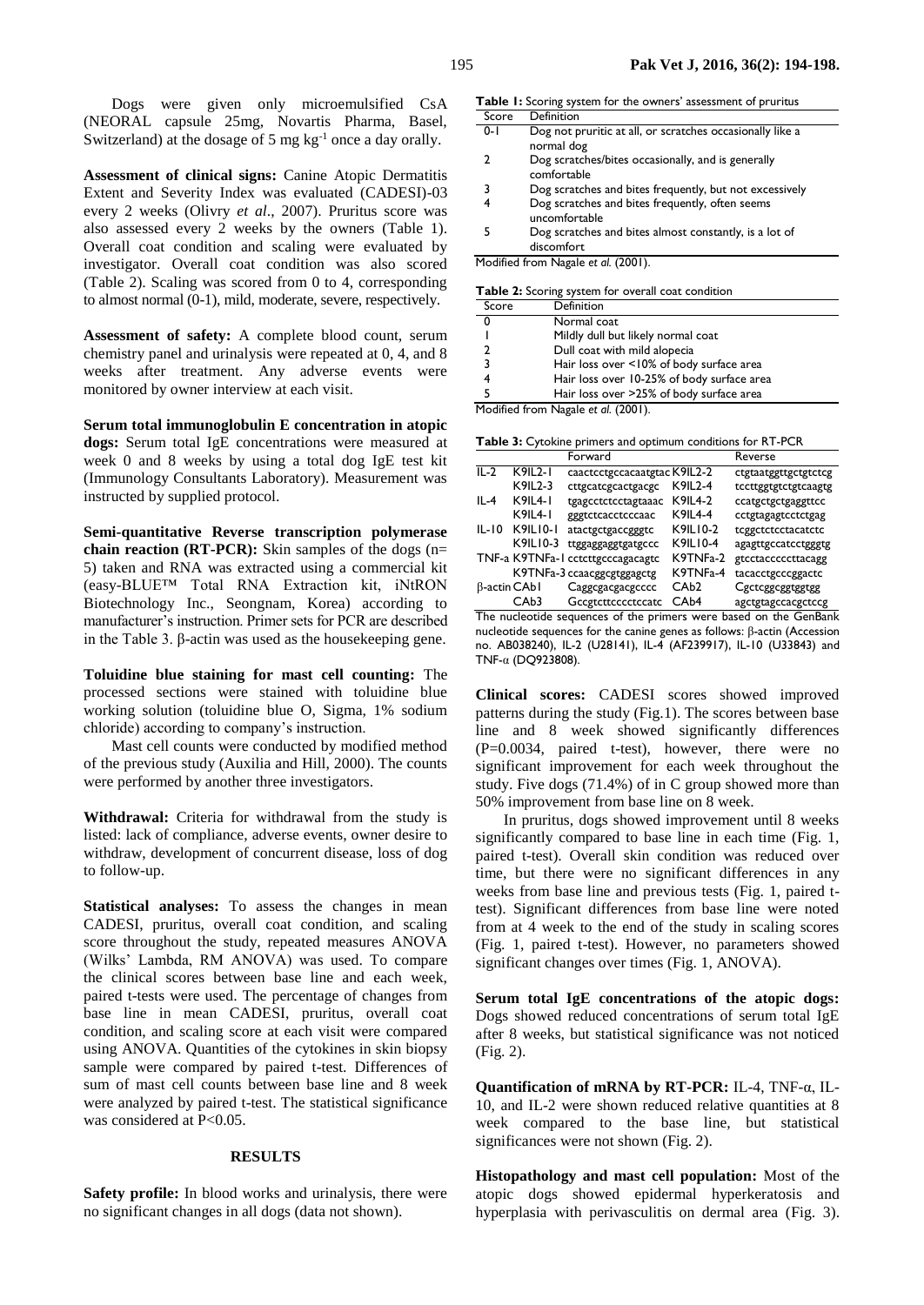### **DISCUSSION**

In this study, the efficacy and mechanism of CsA were evaluated based on the objective clinical parameters and molecular works.

Many studies have been studied that have demonstrated the safety and efficacy of CsA in the management of canine AD. The reports show that around one- to two-thirds of dogs will show a 50 per cent or more reduction in pruritus and lesion scores within four to eight weeks (Forsythe and Paterson, 2014). Some studies showed oral CsA provides 'good-to excellent' reduction of clinical scores compared to oral prednisolone and methylprednisolone in the same dosages  $(5 \text{ mg kg}^{-1})$ , once a day) (Olivry *et al*., 2002; Steffan *et al*., 2003). In this study, CsA has also shown the clinical improvement significantly after 8 weeks. There were no significant defferences between 6 and 8 week of the changes in the dogs. Therefore, it have shown fully works within 6 week. In deed, some previous studies which investigate antiallergic efficacy of treatments compared to CsA were degined for 6 weeks (Olivry *et al*., 2002; Steffan *et al*., 2003).

In pruritus score, it was improved significantly at all time points compare to base line by CsA, therefore, CsA would be an efficient treatment option if pruritus were serious in AD dogs. In overall coat condition, it was not significant different after treatment. The score of improvement in this study was much broader, including not only pruritus but also coat quality, alopecia and selftrauma. Self-induced alopecia included in CADESI-03 was only reflected a 'pruritus'. Our study has investigated alopecia with two methods, CADESI and overall coat condition to get reasonable data of it. The scaling score was reduced significantly from 4 weeks in the dogs. Therefore, CsA could also improve scaling in the skin after 4 weeks in atopic dogs.

Many studies have suggested that balancing the Th1/Th2 types of reactions may be a fundamental approach to AD treatment (Hussain *et al*., 2014). IL-2 and TNF-α related to Th1 and IL-4 and IL-10 related to Th2 cytokines selected to confirmed the previous study. Our results demonstrated that CsA showed suppression of Th1/Th2 cytokine expression tendency in the skin although it was not statistically different.

In addition to the effect on T cells, action of CsA has been recently reported to influence both innate and adaptive immune responses and there is an increasing list of other cells involved in inflammatory and immune responses that may be affected by ciclosporin including B cells, antigen presenting cells, keratinocytes, endothelial cells, mast cells, basophils and eosinophils (Fric *[et al](http://www.ncbi.nlm.nih.gov.libproxy.amc.seoul.kr:8000/pmc/articles/PMC3995292/#R29)*., [2012\)](http://www.ncbi.nlm.nih.gov.libproxy.amc.seoul.kr:8000/pmc/articles/PMC3995292/#R29).

This study enrolled only small population that is why it could not show the significances in the Th1/Th1 cytokine expressions. Further mechanism studies are needed on canine AD.



Fig. 1: Changes of clinical signs during the course of the study in atopic dogs (n=7). **a**: Canine Atopic Dermatitis Extent and Severity Index (CADESI) scores.; **b**: pruritus score; **c**: overall coat condition score; **d**: scaling score. *\**P<0.05, significantly different from base line. X axis means weeks. \*P<0.05.

In human medicine, serum total IgE concentrations are used a diagnostic indicator of AD (Wu and Scheerens, 2014; Makris *et al*., 2014). However, no such differences have been found in dogs, which have been shown to have not correct correlation than people (Koebrich *et al*., 2012; Oldenhoff *et al*., 2014). Although the statistical significances were not presented, the reduced patterns after treatments of AD could not neglected in this study. Recoveries from diseases of atopic dogs could be related the patterns in this study. Further study of serum total IgE levels was required.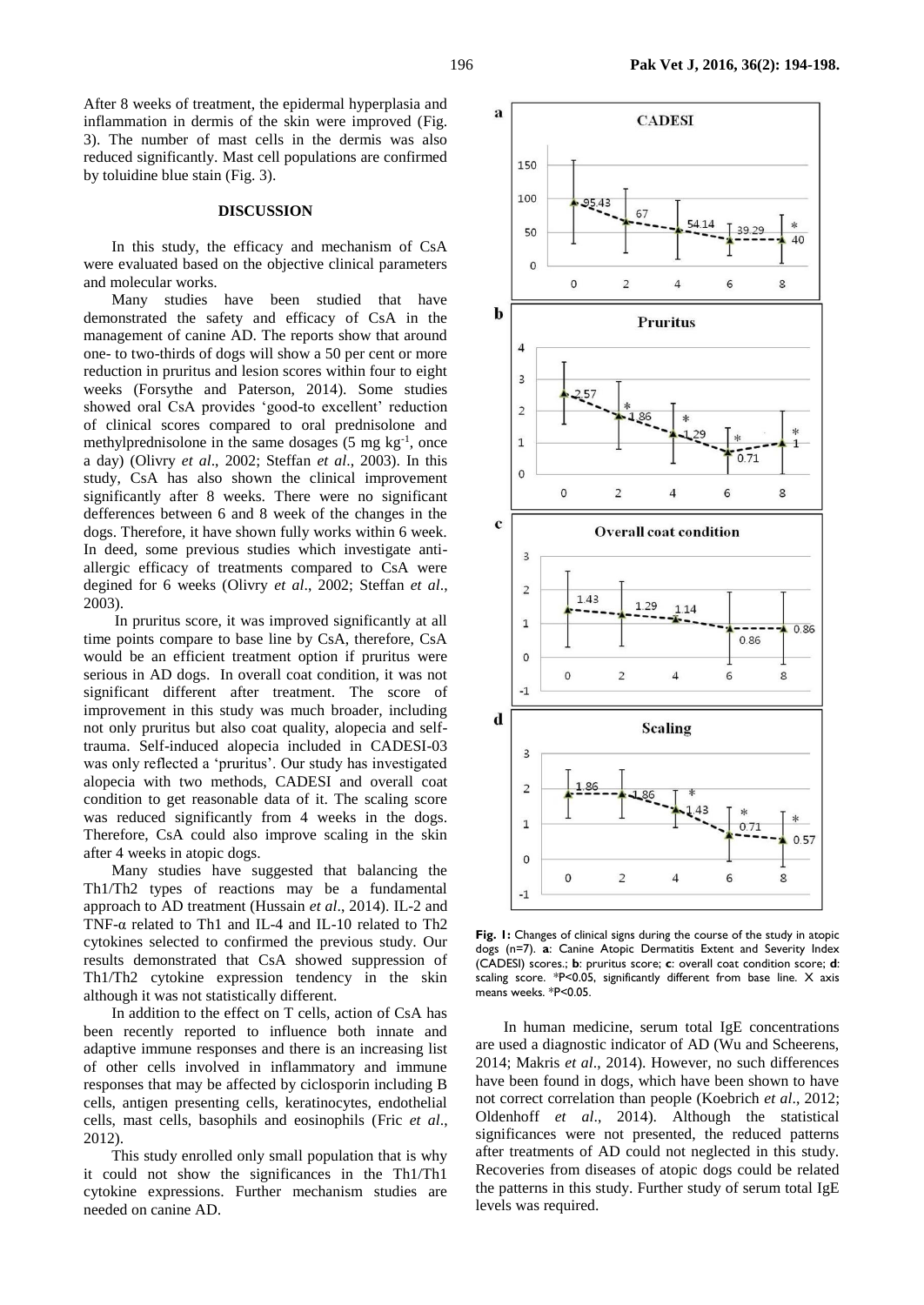

Fig. 2: mRNA quantification of Th1/Th2 cytokines by semi-quatitative PCR in the atopic skin tissues after 8 week CsA treatment. They showed reduced quantities at 8 week from base line. There were no significant differences between 0 and 8 week in all cytokines (P<0.05).



**Mast cells** 



Fig. 3: Histopathology and toluidine blue staining in the atopic skins after 8 week CsA treatment. **a** and **b**: clinical features in the base line and 8 week; **c** and **d**: H&E stain (× 200); **e** and **f**: toluidine blue stain (× 200). The purple colored cells are mast cells. Note the mast cell population is marked reduced after 8 weeks (**f**). **g**: Mast cell counts. The mast cell populations were significantly reduced (P<0.05).

**Conclusions:** CsA has efficacy and safety in atopic dogs to improve clinical signs and suppression of Th1 and Th2 cytokines were suspected mechanism in this study. Further studies of CsA on canine AD are needed to identify correct mechanism and efficacy for long management.

**Author's contribution:** HJK performed the study and analyzed the data, and wrote this paper. HMP designed the study and analyzed the data, and revised the paper.

#### **REFERENCES**

- Auxilia ST and Hill PB, 2000. Mast cell distribution, epidermal thickness and hair follicle density in normal canine skin: possible explanations for the predilection sites of atopic dermatitis? Vet Derm, 11: 247-254.
- [Forsythe P](http://www.ncbi.nlm.nih.gov.libproxy.amc.seoul.kr:8000/pubmed/?term=Forsythe%20P%5BAuthor%5D&cauthor=true&cauthor_uid=24682697) and [Paterson](http://www.ncbi.nlm.nih.gov.libproxy.amc.seoul.kr:8000/pubmed/?term=Paterson%20S%5BAuthor%5D&cauthor=true&cauthor_uid=24682697) S, 2014. Ciclosporin 10 years on: indications and efficacy. [Vet Rec,](http://www.ncbi.nlm.nih.gov.libproxy.amc.seoul.kr:8000/pubmed/24682697) 174 (Suppl 2): 13-21.
- Fric J, Zelante T, Wong AY, Mertes A, Yu HB *et al*., 2012. NFAT control of innate immunity. Blood, 120: 1380-1389.
- Furuta GT, Schmidt-Choudhury A, [Wang](http://www.ncbi.nlm.nih.gov.libproxy.amc.seoul.kr:8000/pubmed/?term=Wang%20ZS%5BAuthor%5D&cauthor=true&cauthor_uid=9352858) ZS, [Lu](http://www.ncbi.nlm.nih.gov.libproxy.amc.seoul.kr:8000/pubmed/?term=Lu%20L%5BAuthor%5D&cauthor=true&cauthor_uid=9352858) L, [Furlano](http://www.ncbi.nlm.nih.gov.libproxy.amc.seoul.kr:8000/pubmed/?term=Furlano%20RI%5BAuthor%5D&cauthor=true&cauthor_uid=9352858) RI *et al*., 1997. Mast cell-dependent tumor necrosis factor alpha production participates in allergic gastric inflammation in mice. Gastroenterol, 113: 1560-1569.